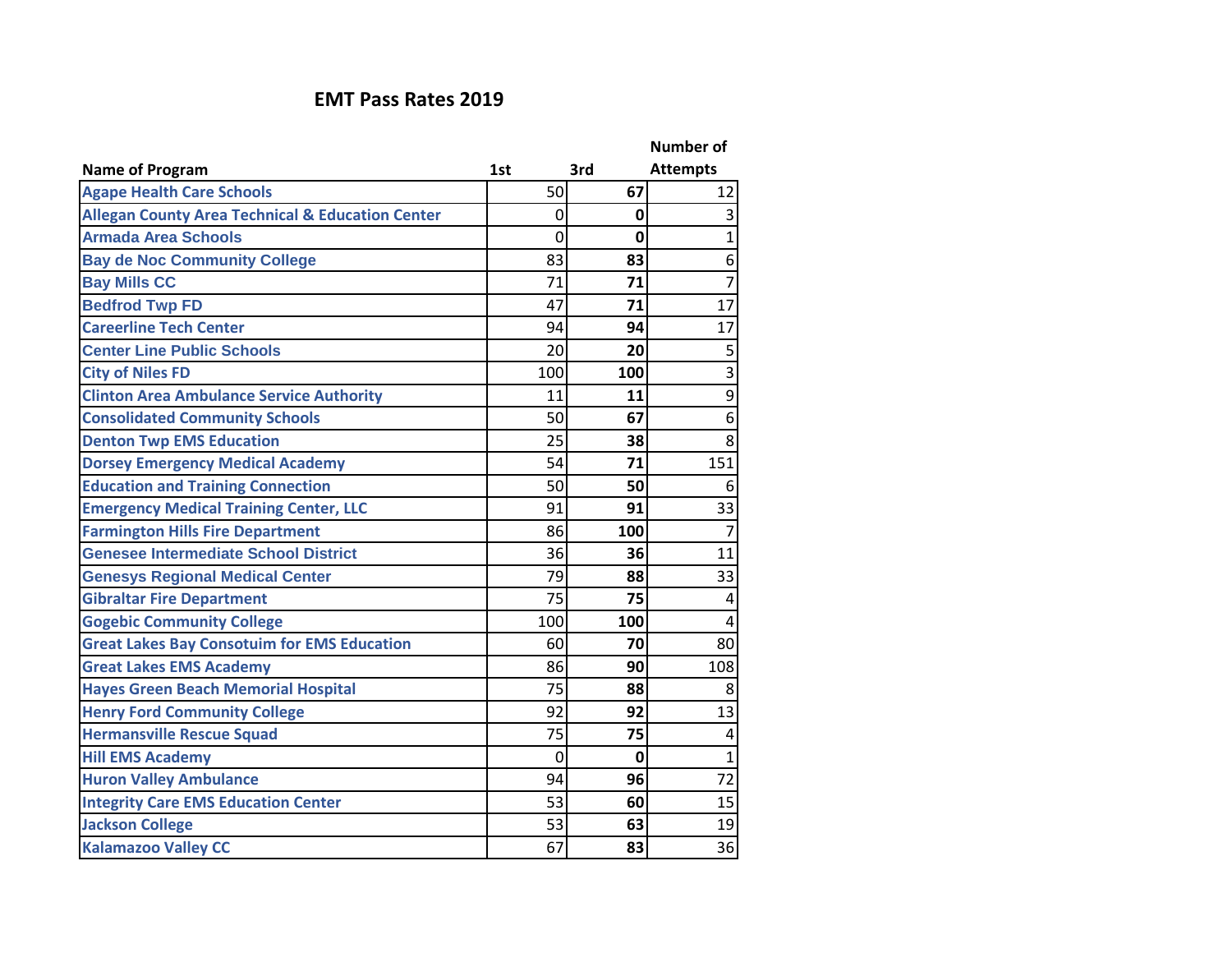| <b>Kellogg CC</b>                                 | 66  | 69  | 32             |
|---------------------------------------------------|-----|-----|----------------|
| <b>Kirtland CC</b>                                | 50  | 50  | 4              |
| <b>Lake Superior State University</b>             | 47  | 65  | 17             |
| <b>Lansing CC</b>                                 | 73  | 80  | 41             |
| <b>Lapeer County EMS</b>                          | 86  | 86  | 7              |
| <b>Lenawee ISD Vo-Technical Center</b>            | 100 | 100 | $\overline{4}$ |
| <b>Life EMS</b>                                   | 70  | 74  | 27             |
| <b>Life Support Training Center</b>               | 61  | 75  | 61             |
| <b>Livingston County EMS</b>                      | 67  | 83  | 30             |
| <b>Macomb CC</b>                                  | 72  | 81  | 69             |
| <b>Madison Township FD</b>                        | 78  | 78  | 9              |
| <b>Marquette General-UP Health Systems</b>        | 78  | 94  | 18             |
| <b>Mecosta-Osceola ISD</b>                        | 100 | 100 | 8              |
| <b>Medic 1</b>                                    | 69  | 77  | 13             |
| <b>Michiana Healthcare Education Center, Inc.</b> | 57  | 71  | $\overline{7}$ |
| <b>Michigan Technological University</b>          | 75  | 85  | 20             |
| <b>MidMichigan Medical Center</b>                 | 86  | 86  | 7              |
| <b>Munson Regional</b>                            | 71  | 76  | 21             |
| <b>North Central Michigan College</b>             | 45  | 58  | 31             |
| <b>North Oakland County Fire Authority</b>        | 57  | 67  | 21             |
| <b>Oakland CC</b>                                 | 88  | 93  | 57             |
| <b>Oakland Schools Technical Campus Southwest</b> | 0   | 0   | 5              |
| <b>Ogemaw County EMS Authority</b>                | 83  | 83  | 12             |
| <b>Osceola County EMS</b>                         | 33  | 40  | 15             |
| <b>Otsego County EMS</b>                          | 60  | 60  | 5              |
| <b>Patriot Ambulance Service</b>                  | 50  | 50  | 12             |
| <b>Pittsfield Township Fire Department</b>        | 55  | 73  | 11             |
| <b>Plainfield Township Fire Department</b>        | 80  | 80  | 15             |
| <b>Portland Area Ambulance</b>                    | 86  | 86  | $\overline{7}$ |
| <b>Professional Med Team</b>                      | 75  | 75  | 20             |
| <b>Rapid Response</b>                             | 100 | 100 | $\overline{3}$ |
| <b>Romeo High School</b>                          | 25  | 50  | 4              |
| <b>St. Claire County CC</b>                       | 62  | 69  | 13             |
| <b>Sanilac Medical Services</b>                   | 45  | 60  | 20             |